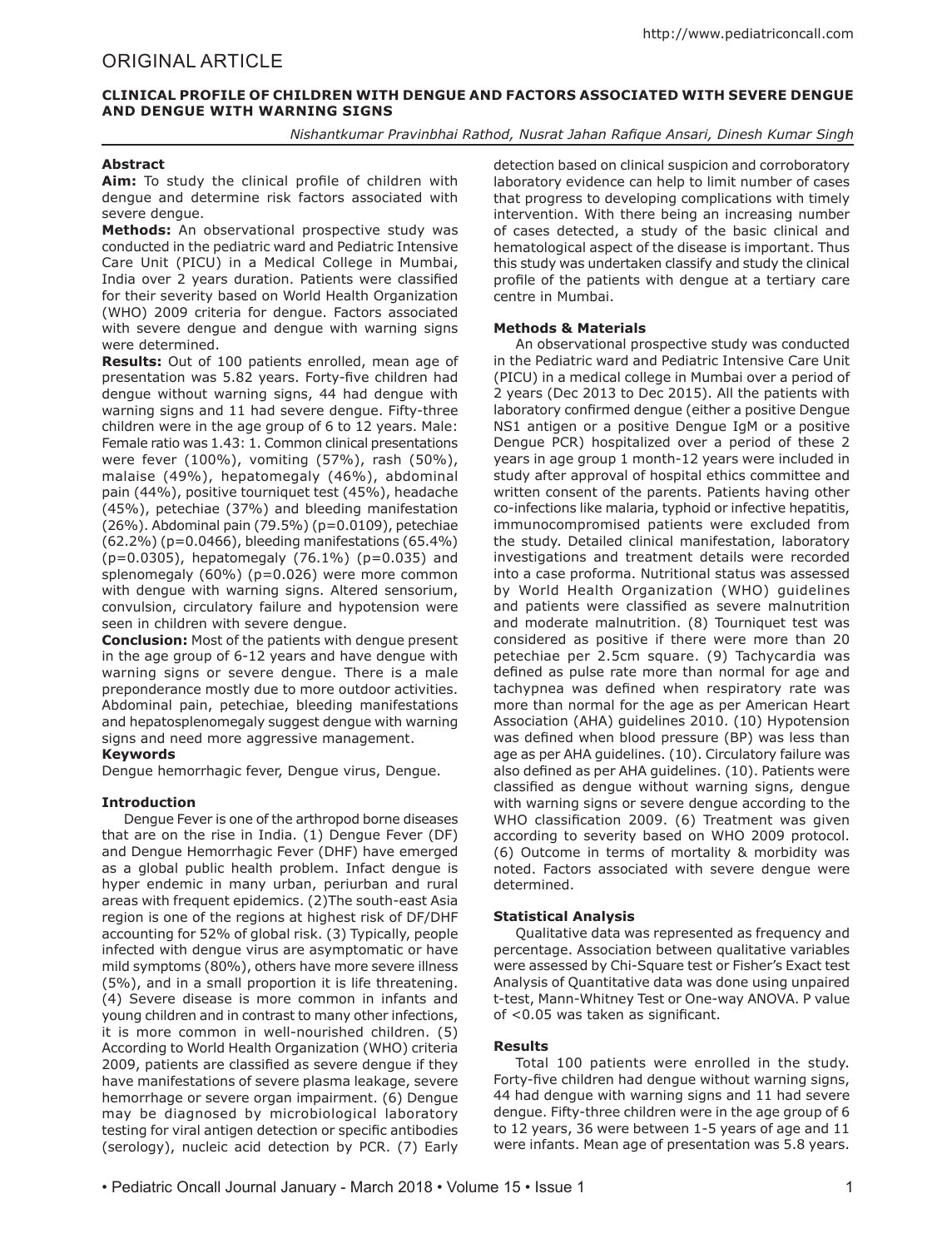| <b>Clinical Features</b>     | No. of patients (n=100) |  |  |
|------------------------------|-------------------------|--|--|
| Fever                        | 100                     |  |  |
| Vomiting                     | 57                      |  |  |
| Rash                         | 50                      |  |  |
| Malaise                      | 49                      |  |  |
| Hepatomegaly                 | 46                      |  |  |
| Abdominal pain               | 44                      |  |  |
| Tourniquet test Positive     | 45                      |  |  |
| Headache                     | 45                      |  |  |
| Petechiae                    | 37                      |  |  |
| Bleeding manifestation       | 26                      |  |  |
| Tachycardia                  | 17                      |  |  |
| Splenomegaly                 | 10                      |  |  |
| Signs of circulatory failure | 8                       |  |  |
| Hypotension                  | 7                       |  |  |
| Altered sensorium            | 3                       |  |  |
| Convulsion                   | 2                       |  |  |

# **Table 1: Clinical Features of patients with dengue**

# **Table 2: Factors associated with severe dengue and dengue with warning signs.**

|                               | <b>Factors</b>             | <b>Severe</b><br><b>Dengue</b> | <b>Dengue with</b><br>warning<br>signs | <b>Dengue</b><br>without<br>warning signs | <b>Total</b> | p-value |
|-------------------------------|----------------------------|--------------------------------|----------------------------------------|-------------------------------------------|--------------|---------|
| Age (years)                   | $<$ 1 years                | $\Omega$                       | $3(27.3\%)$                            | $8(72.7\%)$                               | 11 (100%)    | 0.29    |
|                               | $> 1$ to 5 years           | $4(11.1\%)$                    | 15 (41.7%)                             | 17 (47.2%)                                | 36 (100%)    |         |
|                               | 6 to 12 years              | $7(13.2\%)$                    | 26 (49.1%)                             | 20 (37.7%)                                | 53 (100%)    |         |
| Gender                        | Female                     | $6(14.6\%)$                    | 19 (46.3%)                             | 16 (39.0%)                                | 41 (100%)    | 0.479   |
|                               | Male                       | $5(8.5\%)$                     | 25 (42.4%)                             | 29 (49.2%)                                | 59 (100%)    |         |
| Nutritional<br>status         | Severe<br>undernutrition   | $\Omega$                       | $4(50\%)$                              | $4(50\%)$                                 | 8 (100%)     | 0.590   |
|                               | Moderate<br>undernutrition | $2(7.1\%)$                     | 11 (39.3%)                             | 15 (53.6%)                                | 28 (100%)    |         |
|                               | Normal nutrition           | $9(14.1\%)$                    | 29 (45.3%)                             | 26 (40.6%)                                | 64 (100%)    |         |
| Malaise                       |                            | $7(14.3\%)$                    | 20 (40.8%)                             | 22 (44.9%)                                | 49 (100%)    | 0.559   |
| Abdominal Pain                |                            |                                |                                        |                                           |              |         |
| Vomiting                      |                            | $8(14.0\%)$                    | 28 (49.1%)                             | 21 (36.8%)                                | 57 (100%)    | 0.145   |
| Rash                          |                            | $6(12.0\%)$                    | 21 (42.0%)                             | 23 (46.0%)                                | 50 (100%)    | 0.903   |
| Petechiae                     |                            | 10 (27.0%)                     | 23 (62.2%)                             | $4(10.8\%)$                               | 37 (100%)    | 0.0466  |
| <b>Bleeding Manifestation</b> |                            | $9(34.6\%)$                    | 17 (65.4%)                             | $\Omega$                                  | 26 (100%)    | 0.0305  |
| Headache                      |                            | $6(13.3\%)$                    | 18 (40.0%)                             | 21 (46.7%)                                | 21 (46.7%)   | 0.686   |
| Tachycardia                   |                            | $6(35.3\%)$                    | 10 (58.8%)                             | $1(5.9\%)$                                | 17 (100%)    | 0.0024  |
| Hepatomegaly                  |                            | 11 (23.9%)                     | 35 (76.1%)                             | $\Omega$                                  | 46(100%)     | 0.035   |
| Splenomegaly                  |                            | $3(30\%)$                      | $6(60\%)$                              | $1(10.0\%)$                               | 10(100%)     | 0.026   |
| Positive Tourniquet test      |                            | $8(17.8\%)$                    | 26 (57.8%)                             | 11 (24.4%)                                | 45 (100%)    | 0.00067 |

• Pediatric Oncall Journal January - March 2018 • Volume 15 • Issue 1 2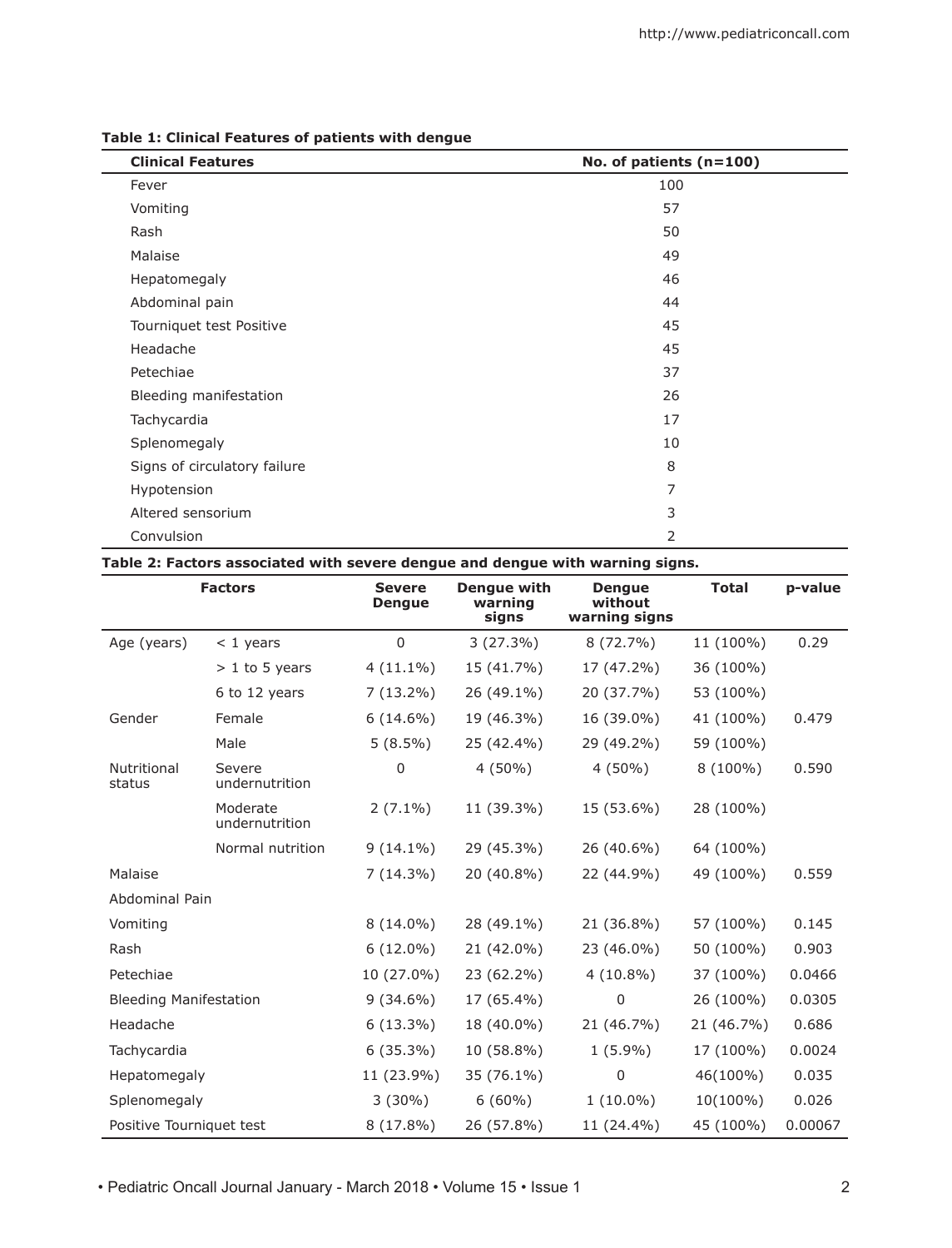Male: female ratio was 59:41. Sixty-four children had normal nutrition, 28 had moderate malnutrition and 8 had severe malnutrition. The common clinical features are depicted in Table 1. Factors associated with severe dengue and dengue with warning signs is depicted in Table 2. The mean duration of stay was 9.18 days for severe dengue, 6 days for dengue with warning signs and 3.96 days for dengue without warning signs respectively. The mortality rate in our study was 2%. Both patients died due to severe dengue.

#### **Discussion**

In our study, 44% of children had dengue with warning signs and 11% had severe dengue. This is in contrast with the study done by Kalanayarooj et al where 58.4% had dengue with warning signs and only 1.1% were severe dengue. (11) In a study by Prasad et al, 16% patients had dengue with warning signs and 82.1% as severe dengue. (12) In another study by Sahana et al, 27.2% had dengue with warning signs and 24.7% had severe dengue. (13) This variance in the subject distribution as per the classification of dengue may be attributable to the timing of admission, the awareness in the draining community and timely intervention.

Most of the patients in our study were in age group 6 to 12 years. Similarly most studies have reported the common age group of presentation to be between 4.9 -12 years. (2,14-16) More prevalence of dengue in this age group is probably due to more involvement in outdoor activities during the day time exposing them to a higher risk of mosquito bites. Though Shah et al (2) and Vincente et al (17) have shown that younger age is one of the predictive marker for DSS and DHF, in our study we found that severity of dengue was not related to age. Similarly, Maron et al showed no association between age and severity of dengue fever. (18) In a study by Pongpan et al, age more than 6 years is found to be a significant risk factor for severity. (19) However none of the above studies were based on WHO classification 2009.

Though we found a male preponderance in our study as seen in other studies (2), there was no association between gender and severity of dengue as seen in other 2 studies. (18,19) Male preponderance was seen in our study probably due to more involvement of boys in outdoor activities with increased risk of exposure to mosquitoes.

In our study we found that dengue affects most of the children with normal nutritional status but nutritional status is not a predictor of severity for dengue. Similarly, Kalayanarooj et al reported in a review of over 4,000 cases that shock was more common in malnourished children with dengue infection. (11) In another study by Maron et al, nutrition does not appear to be a risk factor for severe forms of dengue infection, nor does malnutrition appear to be predictive of good outcomes. (18)

Though vomiting is considered as one of the feature of severe dengue (20), we did not find the same in our study. Abdominal pain is reported as another prognostic factor for severe dengue. (20-22)

We found the same in our study. It could be caused by gastrointestinal bleeding and/or hepatomegaly. Junia et al in their study proposed that during the shock or pre-shock state, blood supply to visceral organs was reduced causing tissue hypoxia followed by abdominal pain. (21) However, this has not been found in other studies. (19,22) Thus cause of abdominal pain remains undefined. In our study, we found that abdominal pain, petechiae, bleeding manifestations and hepatosplenomegaly were more common with dengue with warning signs whereas altered sensorium, convulsion, circulatory failure and hypotension were seen in children with severe dengue. Similarly, bleeding manifestations, hepatomegaly have been found to be predictive of severity. (19,23,24)

We found that patients with severe dengue had a longer stay in the hospital. Also mortality was 2% and both children had severe dengue. Similarly, case fatality rates for the world are approximately 1%, but in India, the focal outbreaks have reported case-fatality rates of 3-5 %. (16)

#### **Conclusion**

Most of the patients with dengue present in the age group of 6-12 years and have dengue with warning signs or severe dengue. There is a male preponderance mostly due to more outdoor activities. Most of patients present with fever, vomiting, rash, malaise, hepatomegaly, abdominal pain, positive tourniquet test, headache, petechiae and bleeding manifestation. Abdominal pain, petechiae, bleeding manifestations and hepatosplenomegaly were more common with dengue with warning signs whereas altered sensorium, convulsion, circulatory failure and hypotension were seen in children with severe dengue.

#### **Funding:** None

**Conflict of Interest :** None

#### **References :**

- 1. Chaturvedi UC, Nagar R. Dengue and dengue hemorrhagic fever: Indian perspective. J Biosci. 2008 Nov;33(4):429- 41.
- 2. Shah I, Deshpande GC, Tardeja PN. Outbreak of dengue in Mumbai and predictive markers for dengue shock syndrome. J Trop Pediatr. 2004 Oct; 50(5):301-5.
- 3. World Health Organization (WHO). Prevention and control of dengue and dengue hemorrhagic fever: comprehensive guidelines. WHO SEARO Regional Publication, 1999;29.
- 4. Oishi K, Saito M, Mapua CA, Natividad FF. Dengue illness: clinical features and pathogenesis. J Infect Chemother. 2007;13(3):125-33.
- 5. Ranjit S, Kissoon N. Dengue hemorrhagic fever and shock syndromes. Pediatr Crit Care Med. 2010;12(1):96-100.
- 6. World Health Organization (WHO). Geneva. Dengue: Guidelines for diagnosis, treatment, prevention and control. WHO;2009:1-144.
- 7. Guzman MG, Halstaed SB, Artsob H. Dengue: a continuing global threat. Nat Rev Microbiol. 2010;8(12):S7-S16.
- Elizabeth KE. Nutrition and child development: Triple burden of Malnutrition.4th ed. New Delhi: Paras Medical Publisher; 2010.
- 9. Halstead, Scott B. Dengue. London. Imperial College Press.